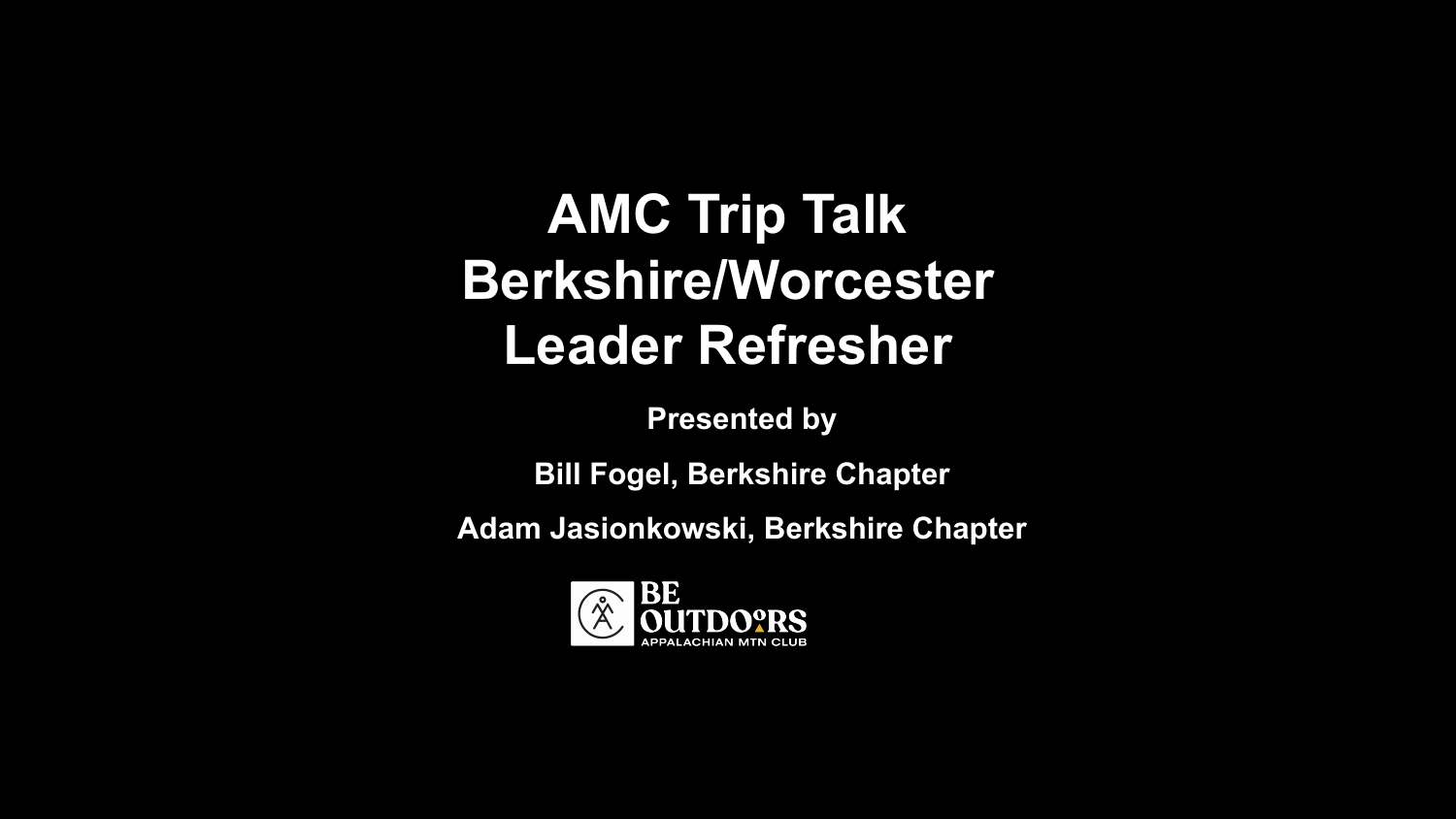# Learning Objectives

1) Familiarize with the AMC Trip Talk

2) Learn the New Elements to the COVID-19 AMC Trip Talk

3) Practice Giving Feedback and Reinforcing Expectations

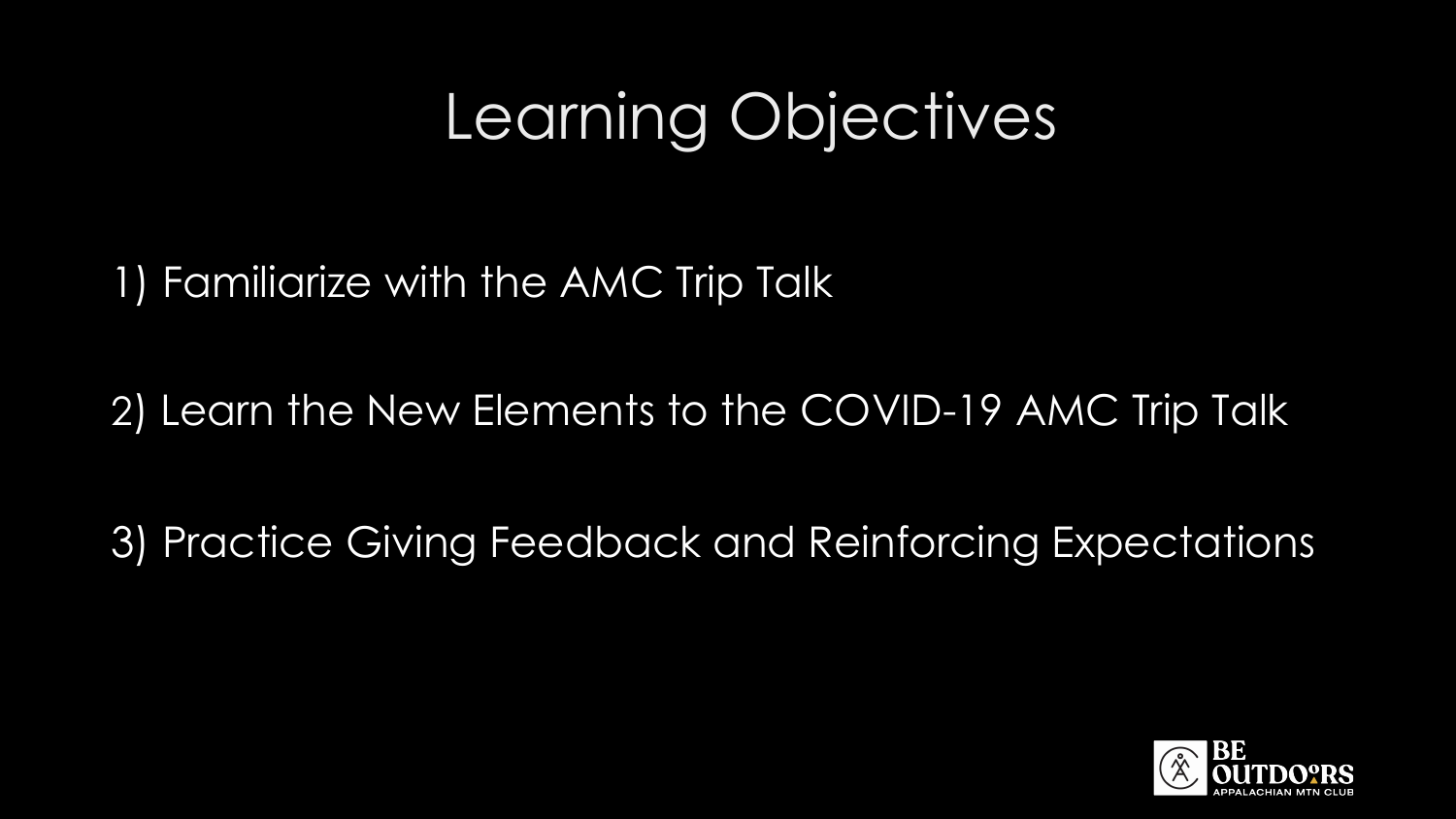# Trip Talk



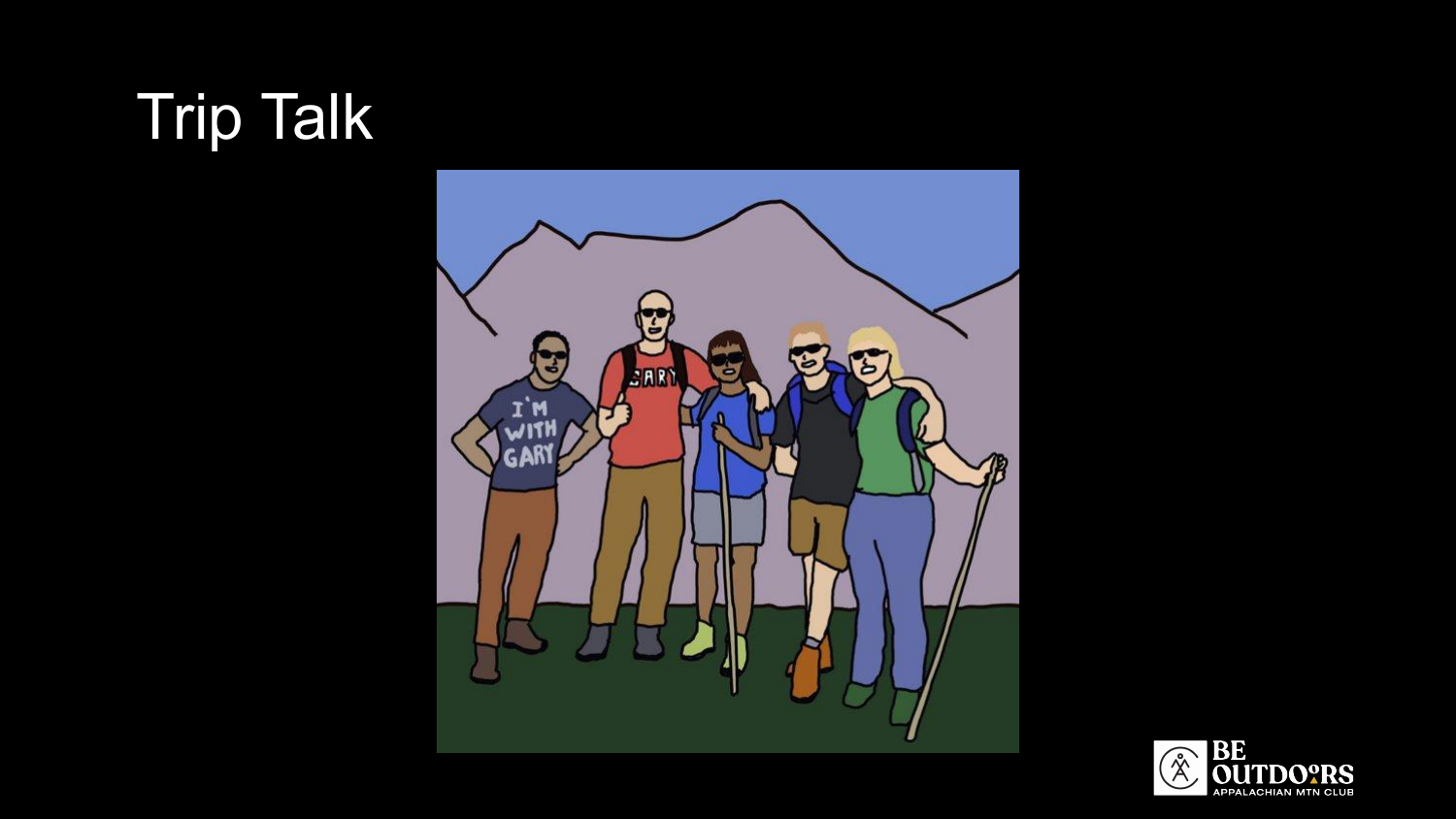# What is a Trip Talk?

- Final Review before take off
- Details vary with the activity
- Core components to every talk

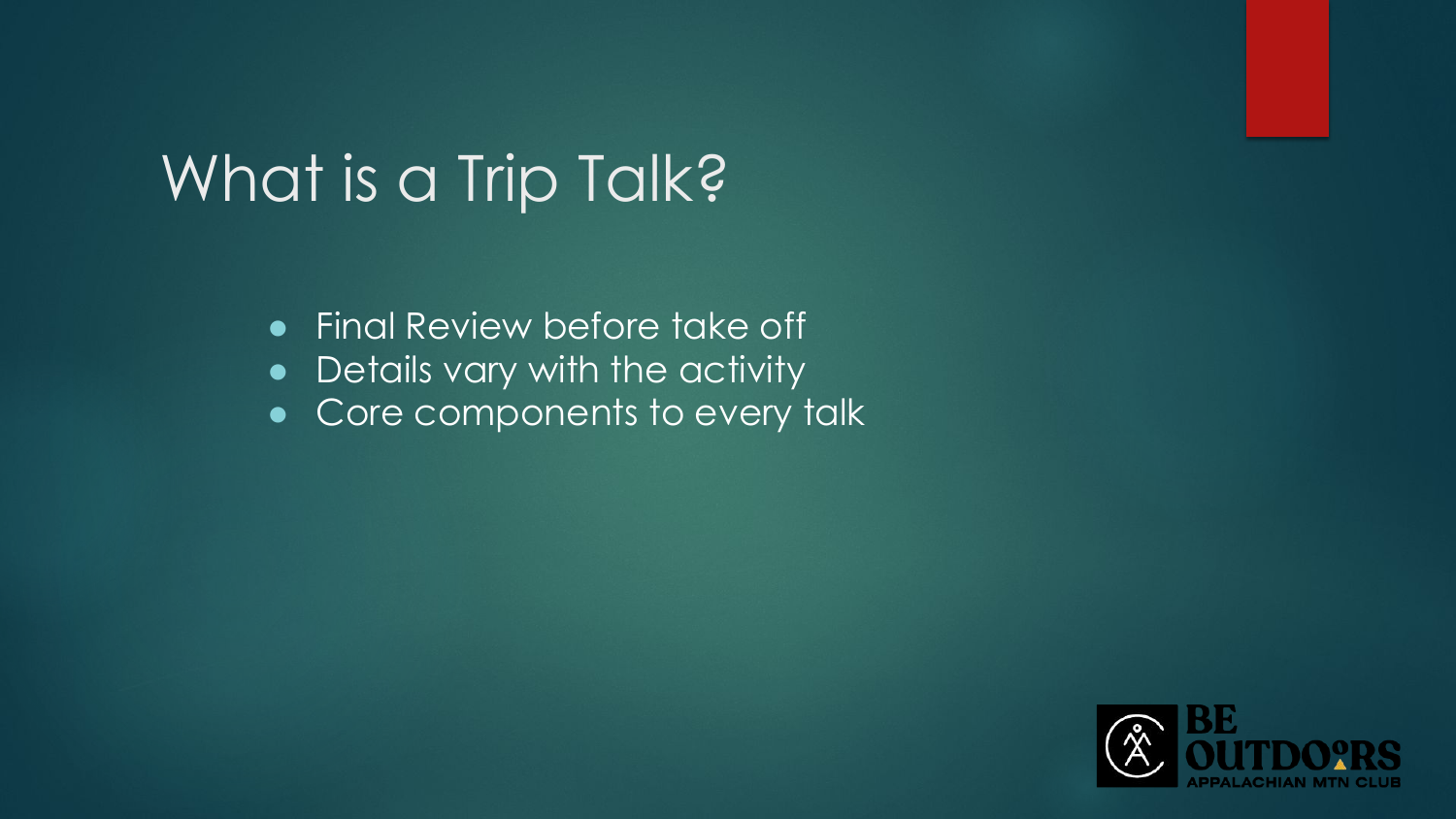# Trip Talk Components

- Arrival Signing-in
- Introductions
- Responsibilities
- Ground Rules & Expectations

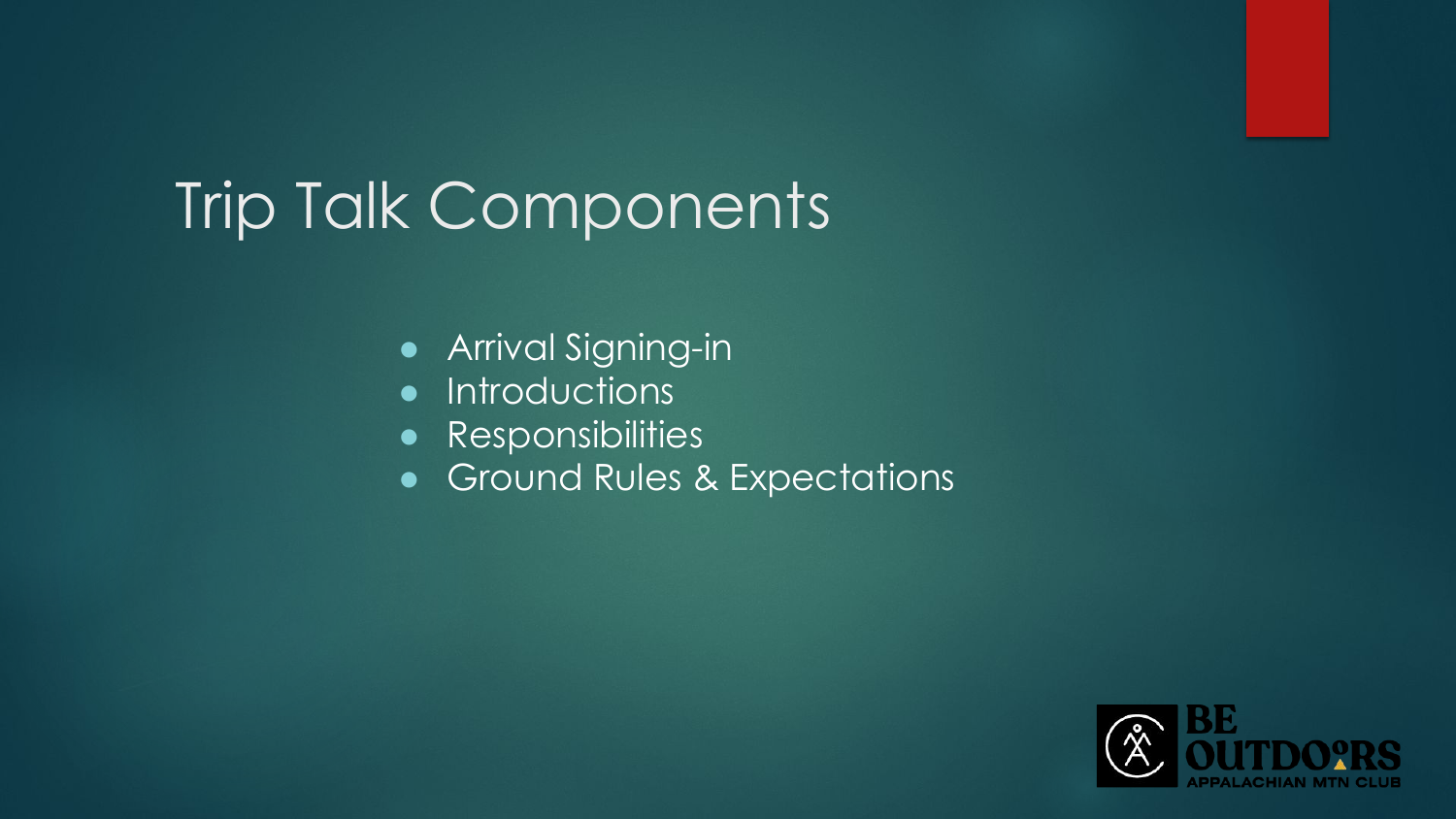# AMC Trip Talk Video



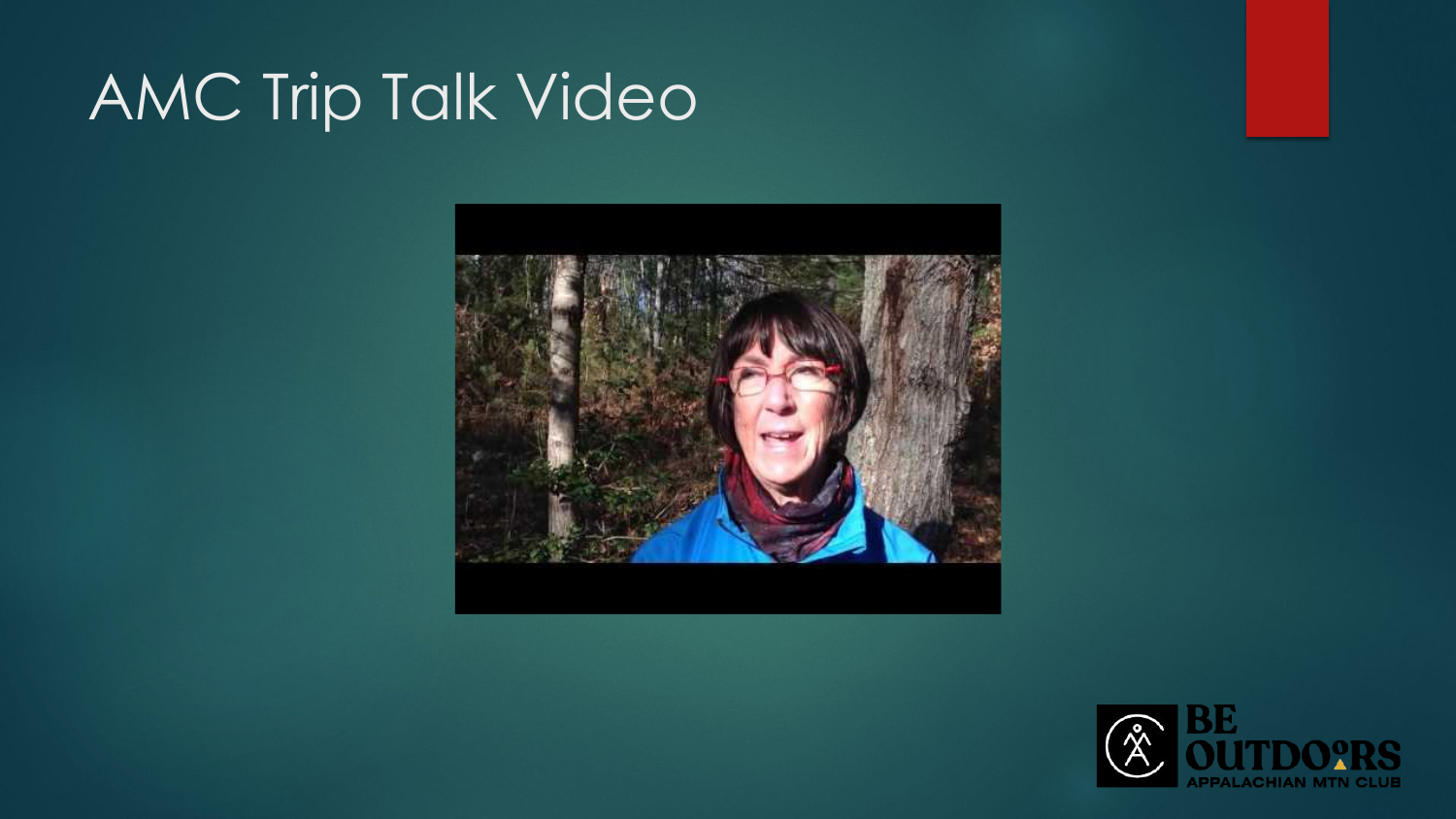# Trip Talk: COVID-19 Update



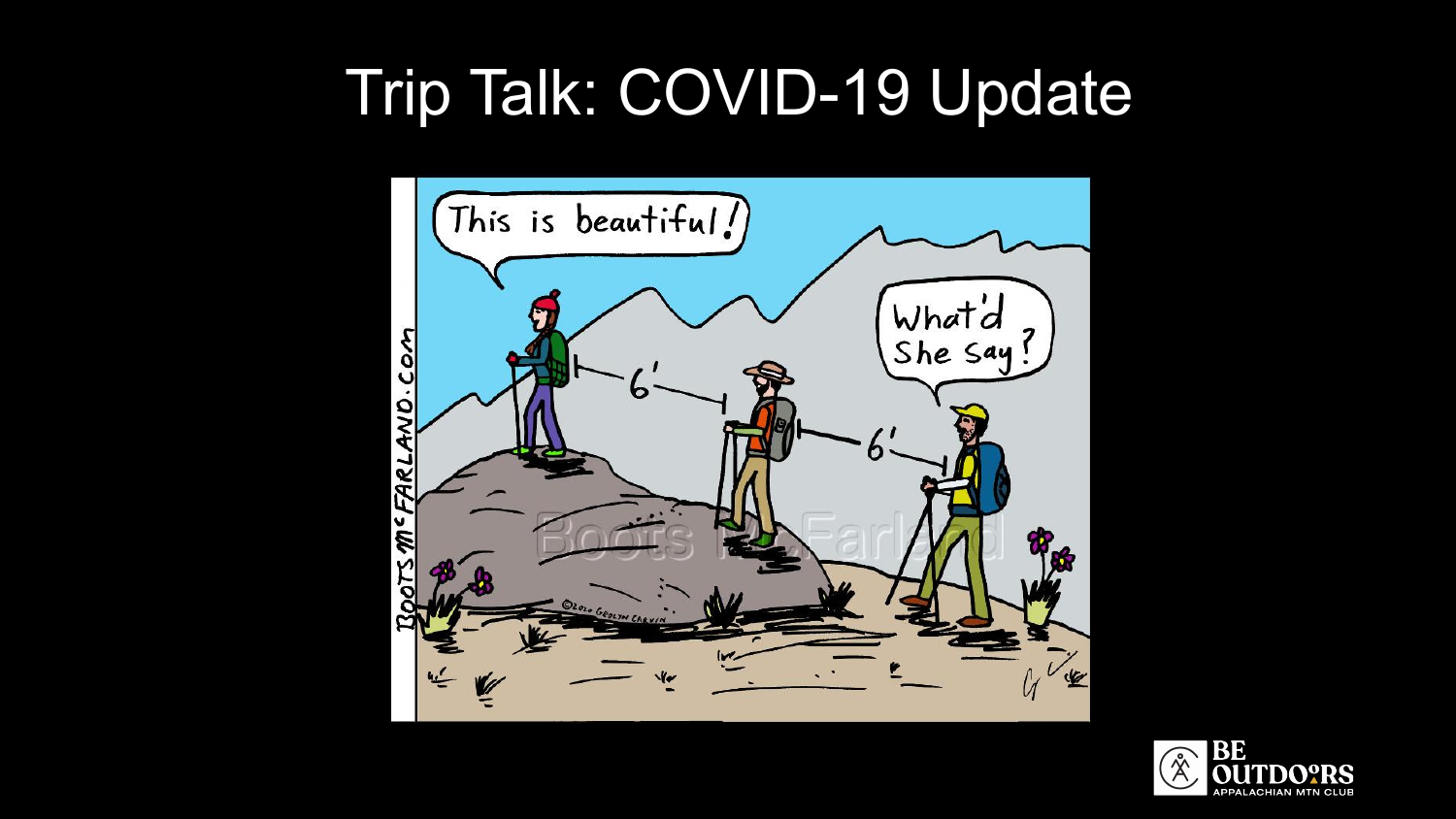# COVID-19 Changes

#### Upon participant arrival what is the first thing that is different ?

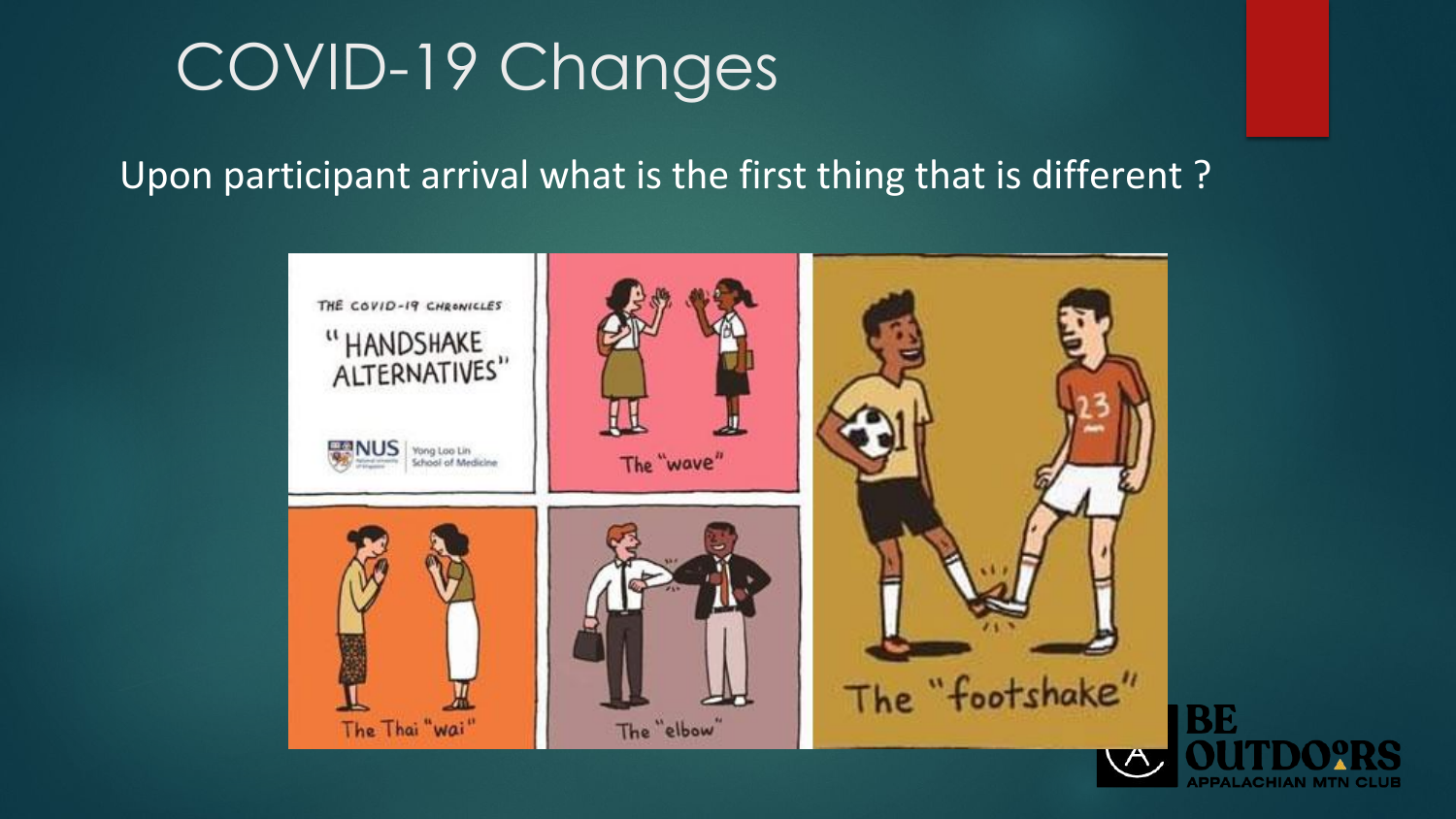### COVID-19 Changes - What

- Waiver signed in advance
- Inherent risks of illness
- COVID-19 Protocols mask/physical distancing
- Gear requirements \*
	- personal (avoid sharing)
	- shared (use equipment protocols)
- Limitations specific to the activity

\*contact group

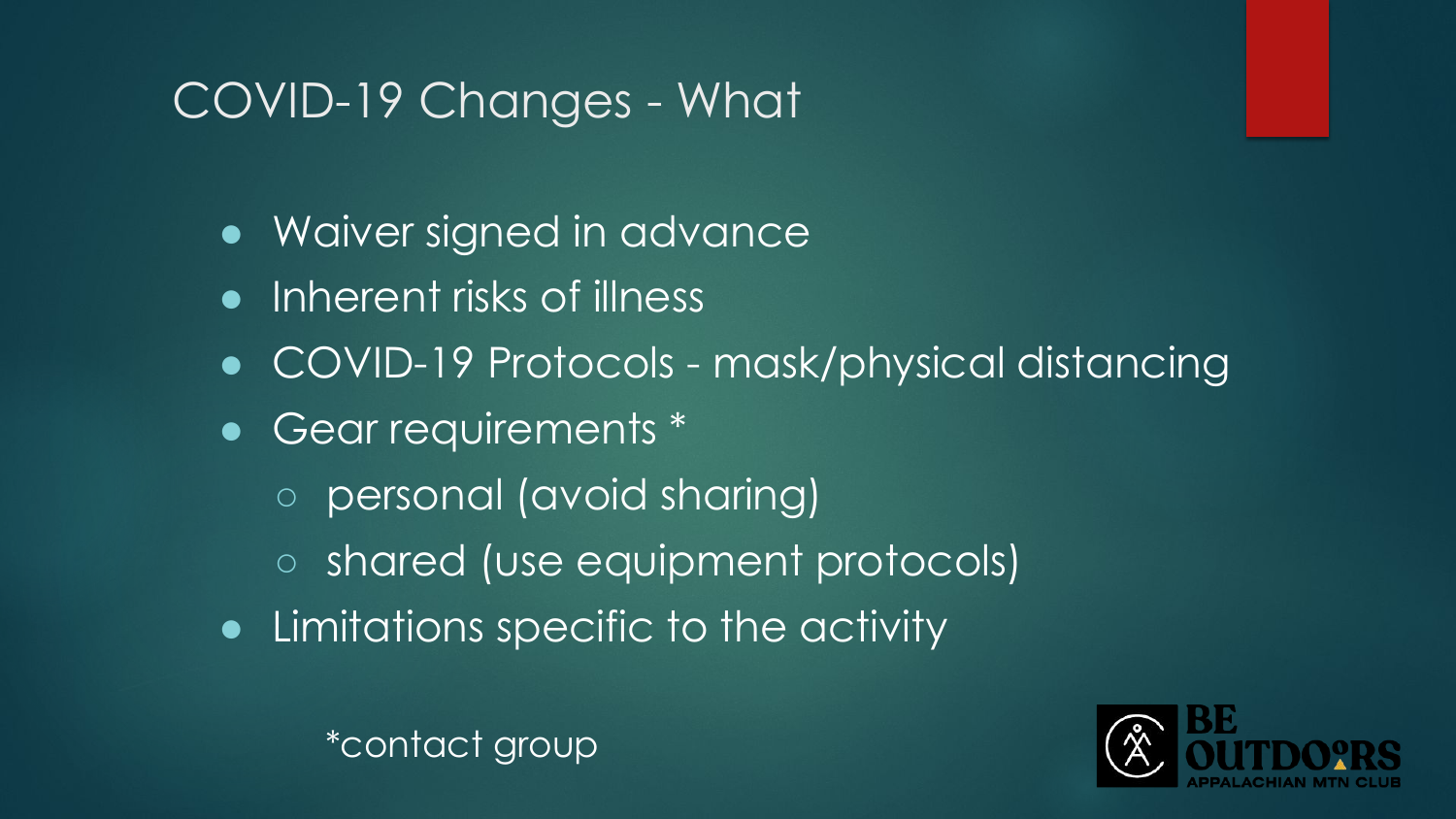#### COVID-19 Changes - How

● State practices cleary and set expectations

• Give reasoning

• Provide a demonstration

● Ensure everyone has necessary PPE

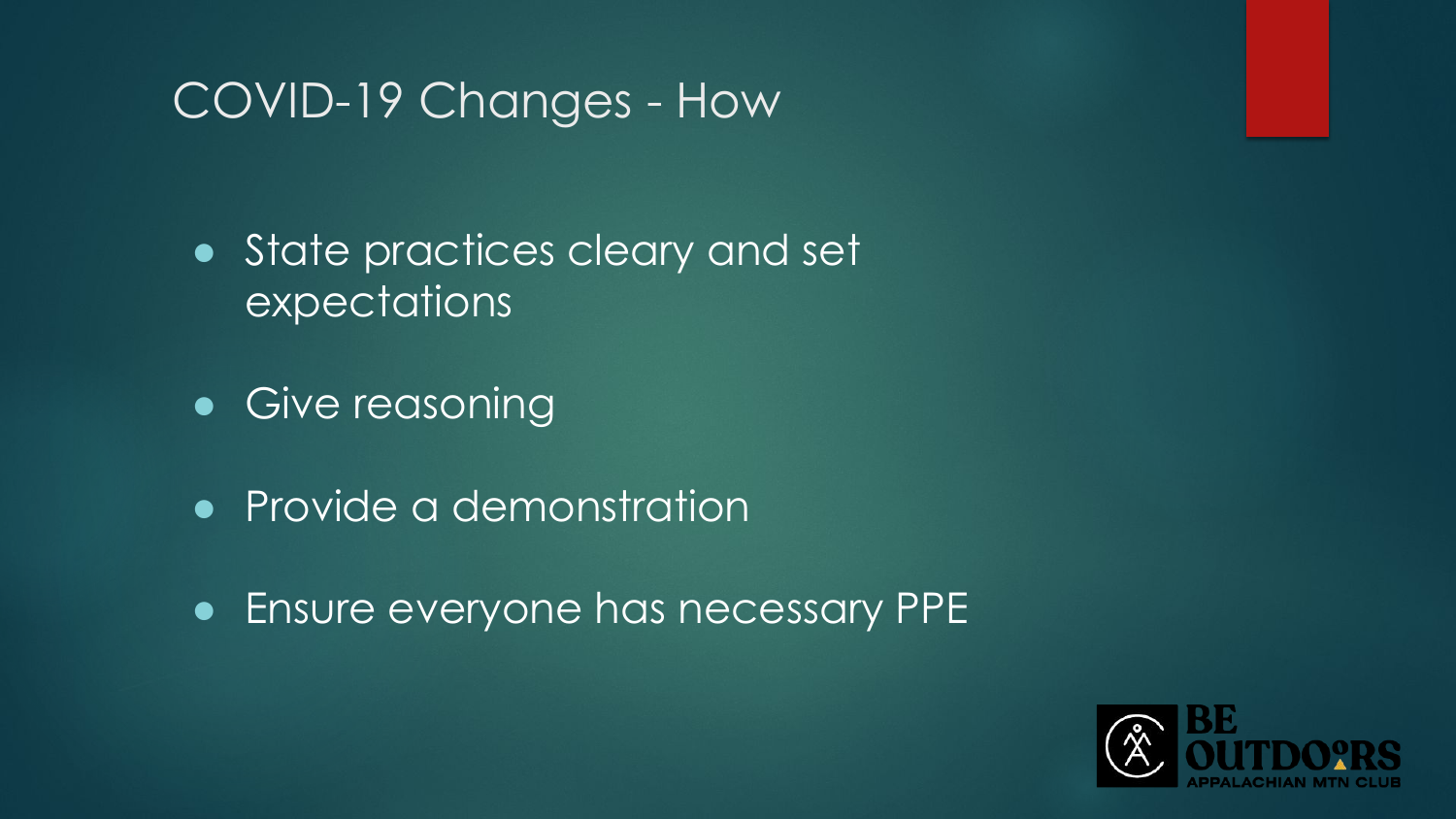# Example of COVID-19 Trip Talk



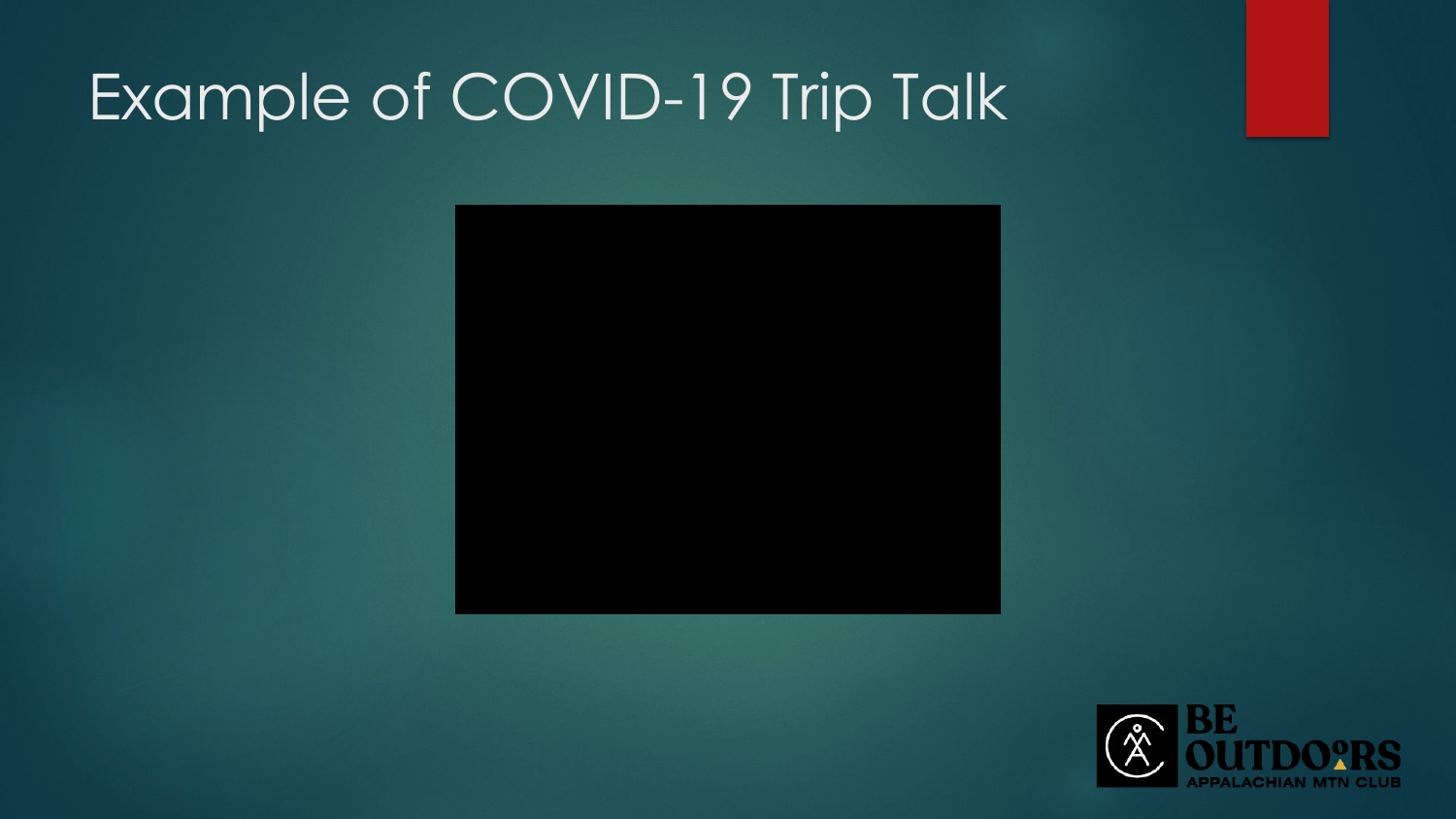# COVID-19 Protocol Compliance



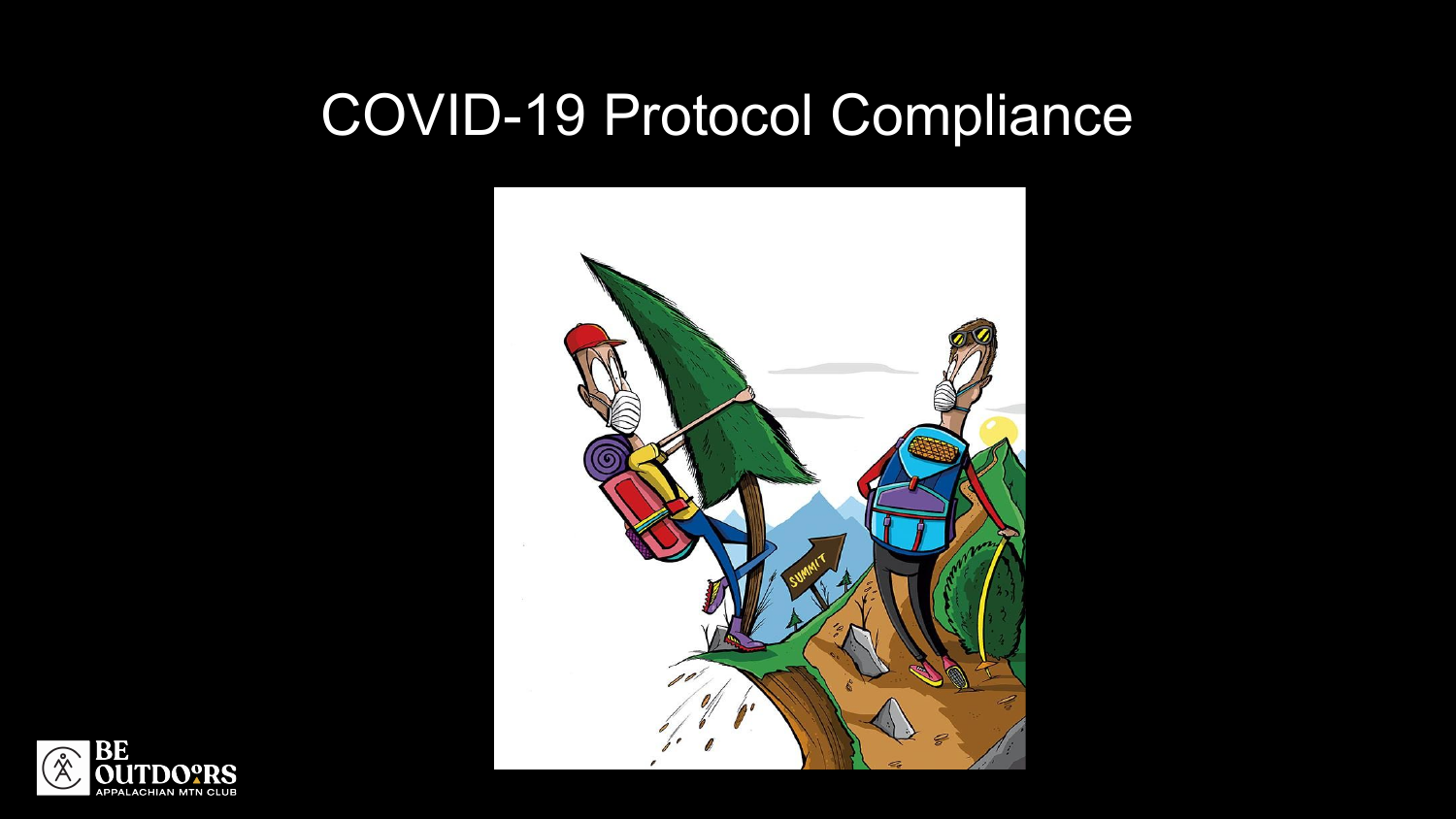# What to do if someone is not following COVID-19 Protocols?

Examples you can imagine needing to address specific to COVID-19?

PPE - Mask, etc Physical Distance Sharing Water/Food\* Arriving Late Gear Sharing Protocol Refusing to Follow Protocols

\*contact group

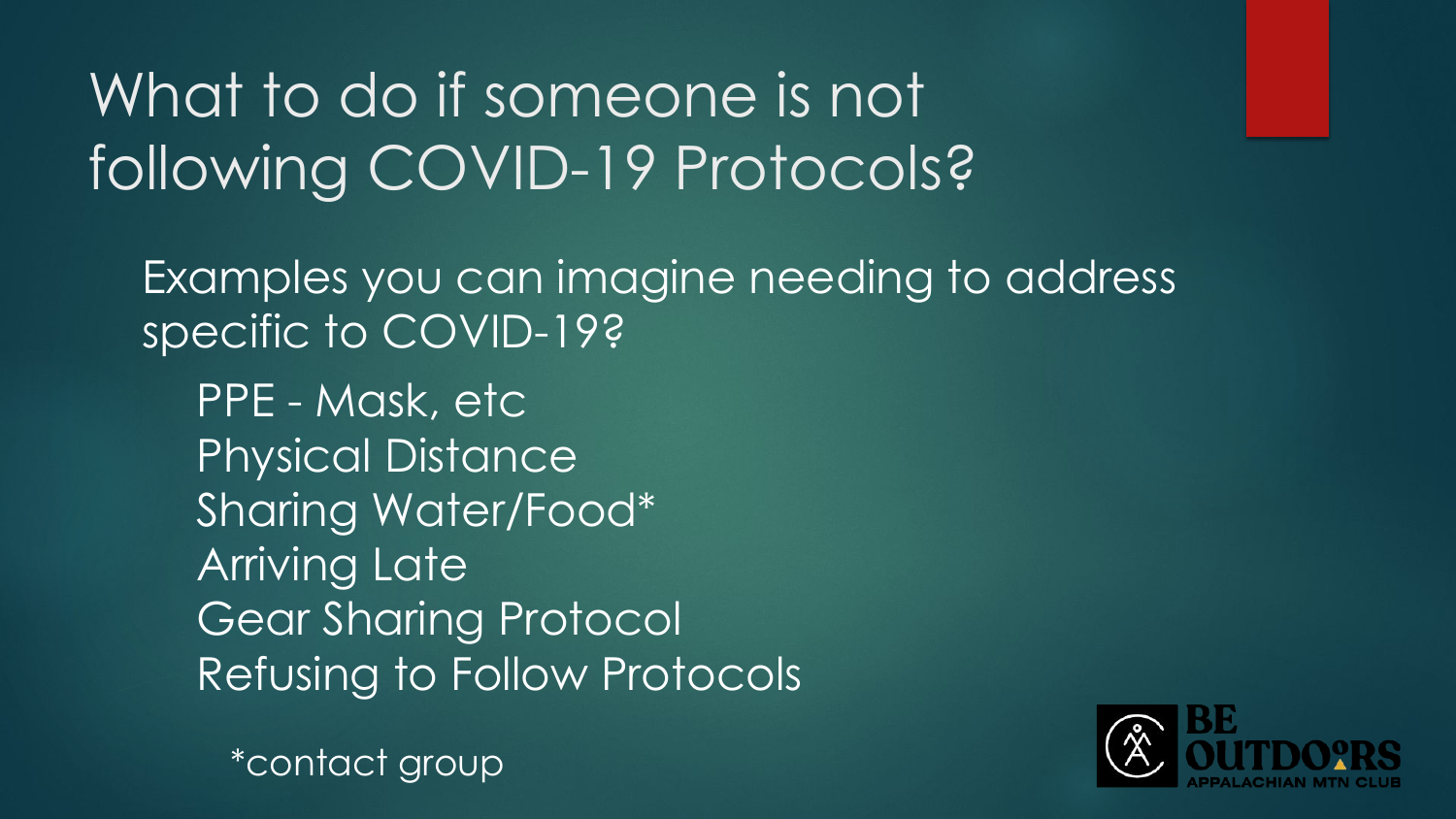### Give Feedback/Reinforce Expectations

**• Be Directive** 

●Feedback Sandwich Method (Be Genuine) **P** ositive comment **C** onstructive feedback **A** ppreciative comment

• If all else fails refer to AMC Risk Management and Leadership

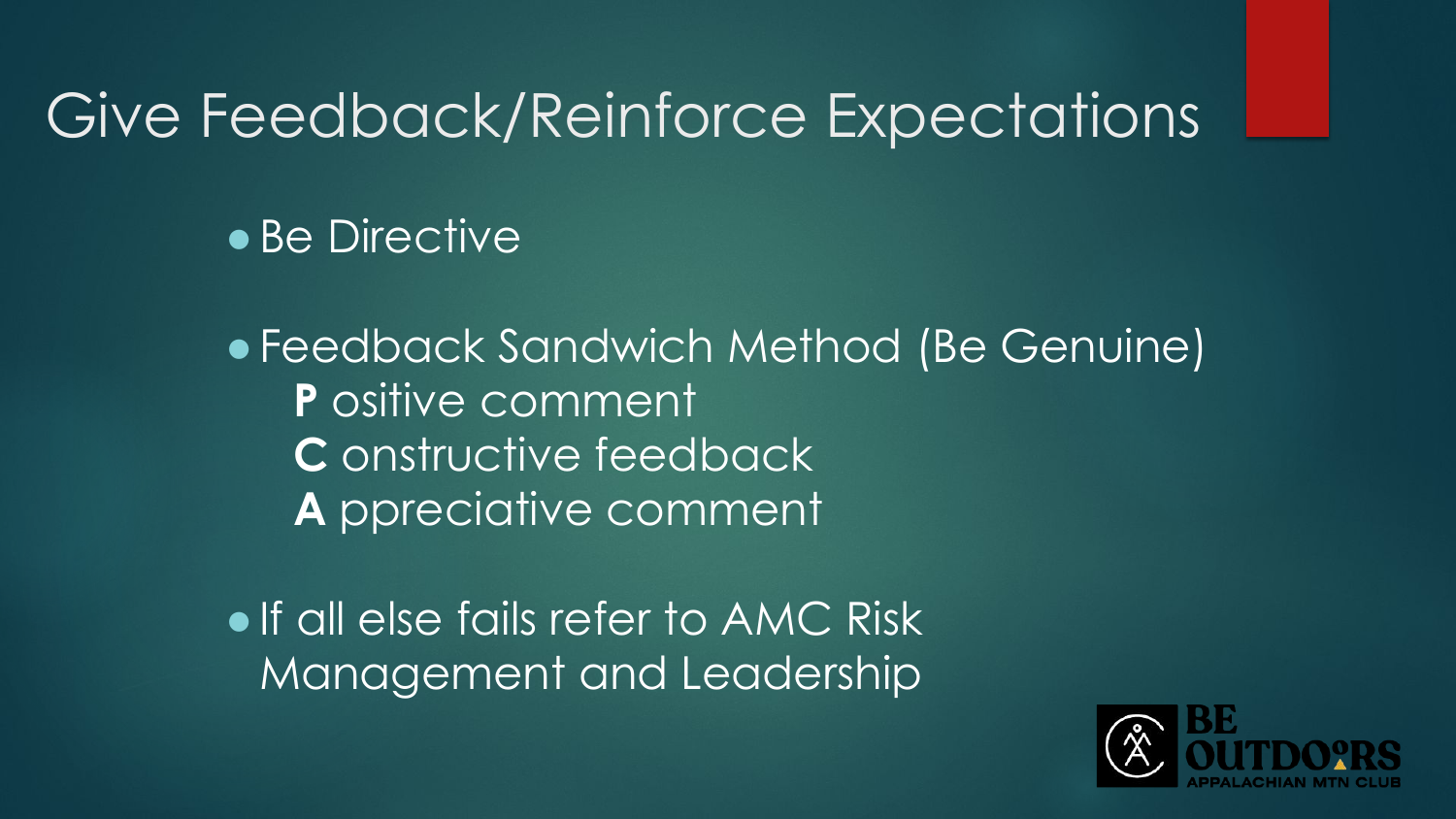# Examples: Less Effective

C'mon! You signed the waiver you know you're not supposed to do that!

Were you not listening to the Trip Talk?

I don't care what you do.

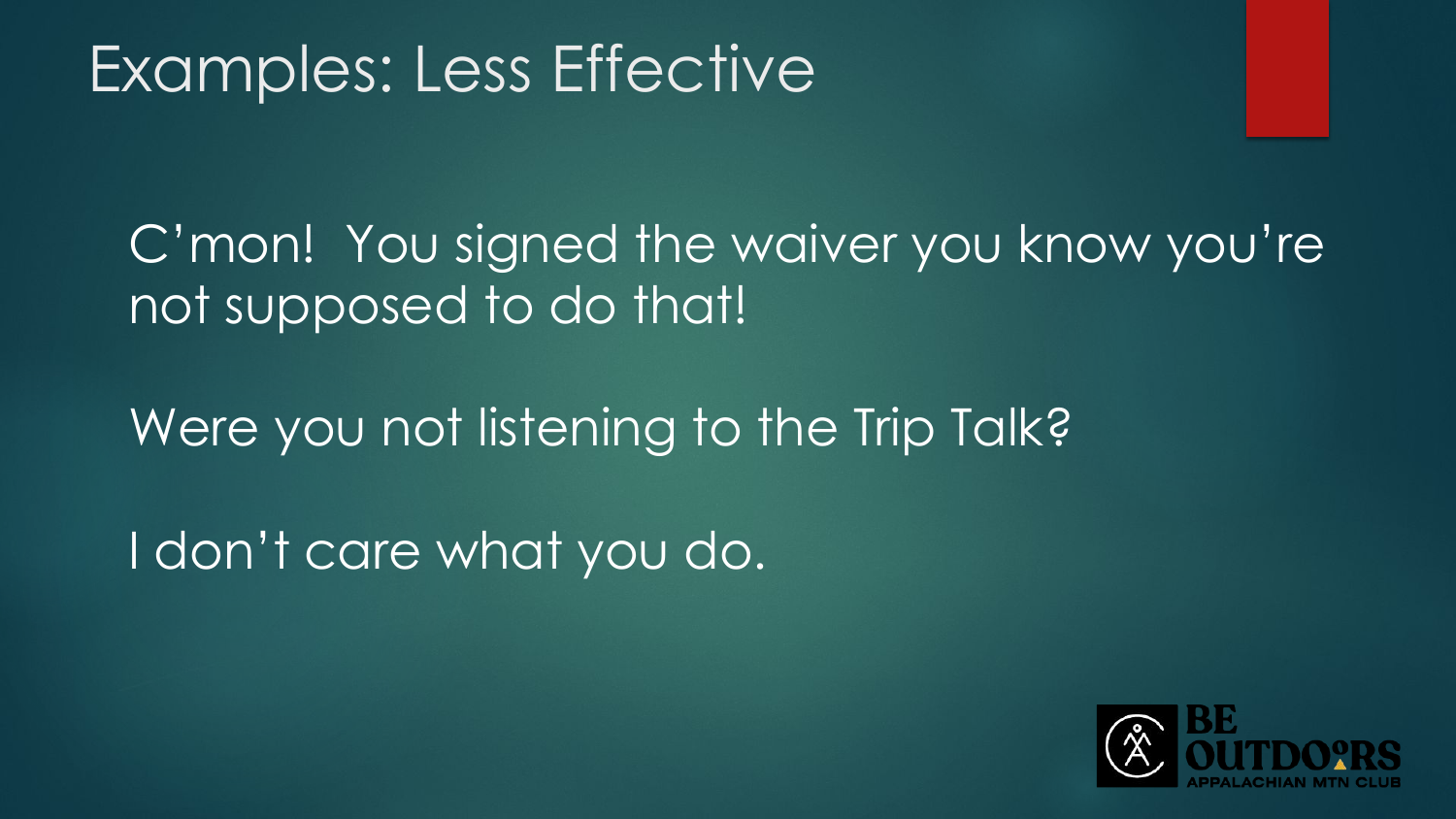# Examples: More Effective - **PCA**

It's great that you made it out on this trip! This is one of our first trips since we re-started activities.

I noticed that you didn't sanitize before using shared gear It is easy to forget. We need to sanitize each time we use group equipment.

I appreciate your efforts.

*We need to follow these protocols to ensure we can run safe AMC trips now and in the future.*

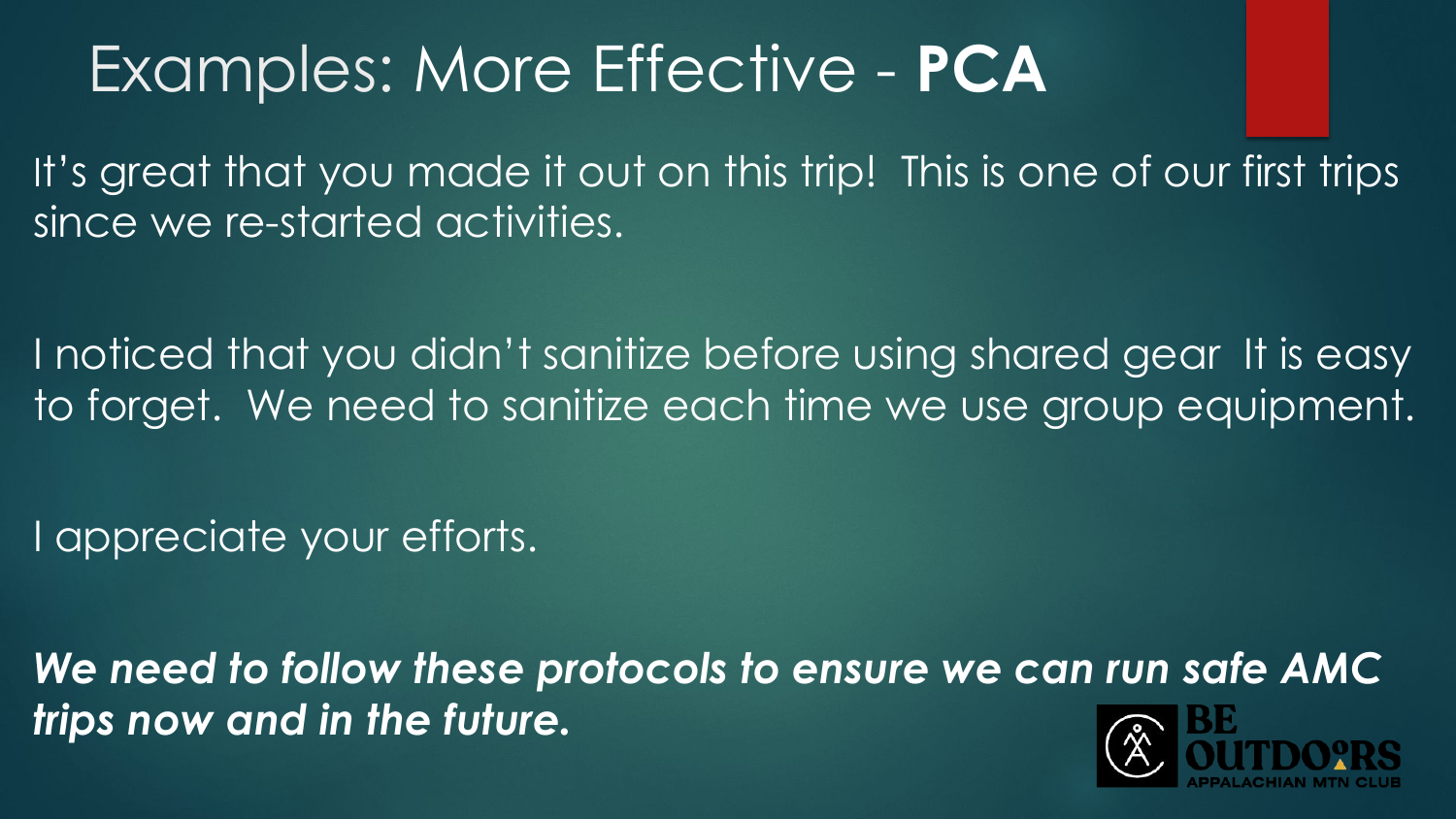# Activities: Roleplay

You will be assigned to break out rooms of 4-5: 10 minutes

A facilitator (OLT in name) will be assigned to each room

The group will be given 3 scenarios

- Assign a leader Use **PCA**.
- Participant(s) for as many role plays.
- Non-Participants are observers look for PCA examples
- Discuss in small group

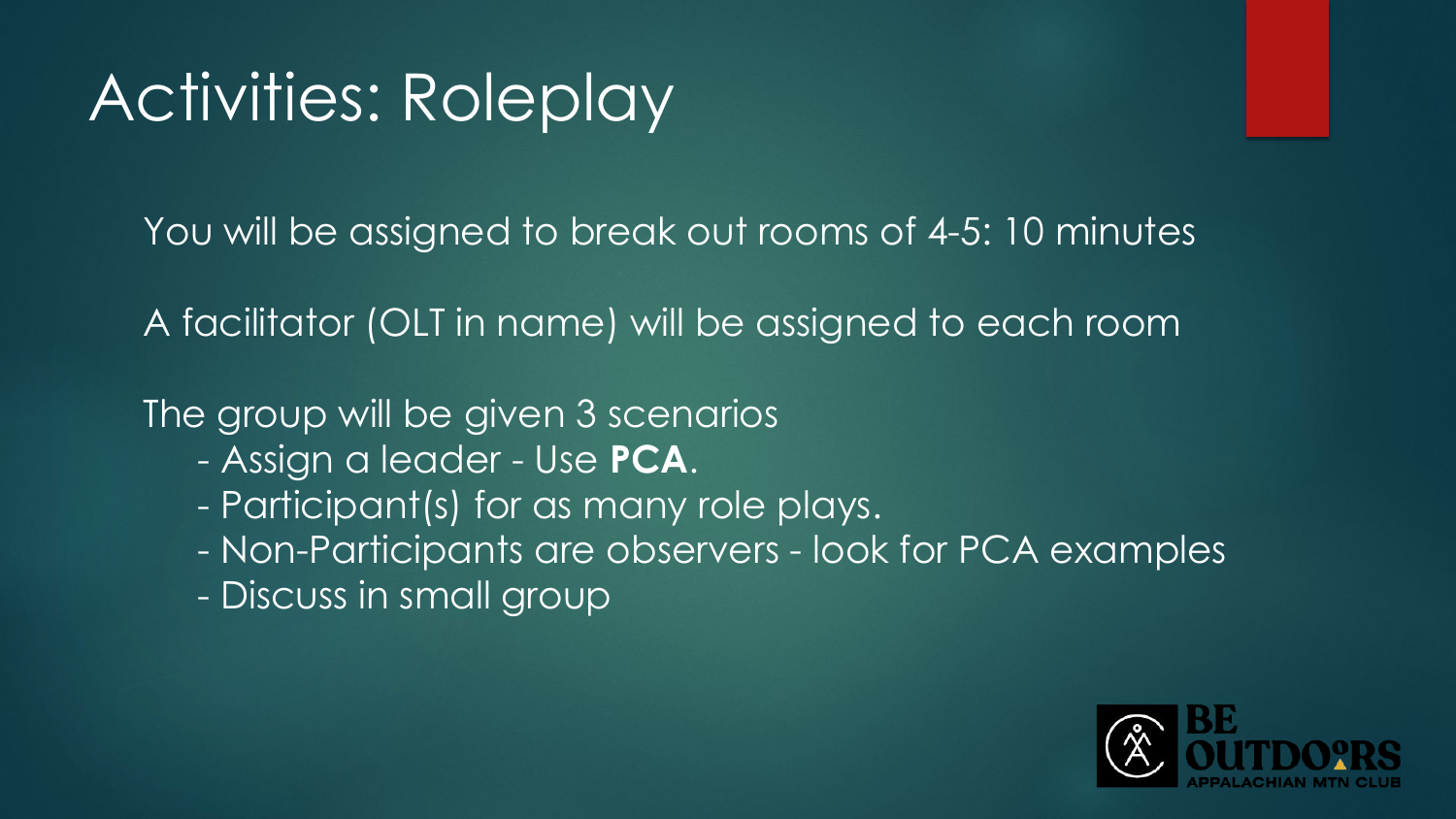# Role Play - Follow Up

Positive Comment

Constructive Feedback

Appreciative Comment

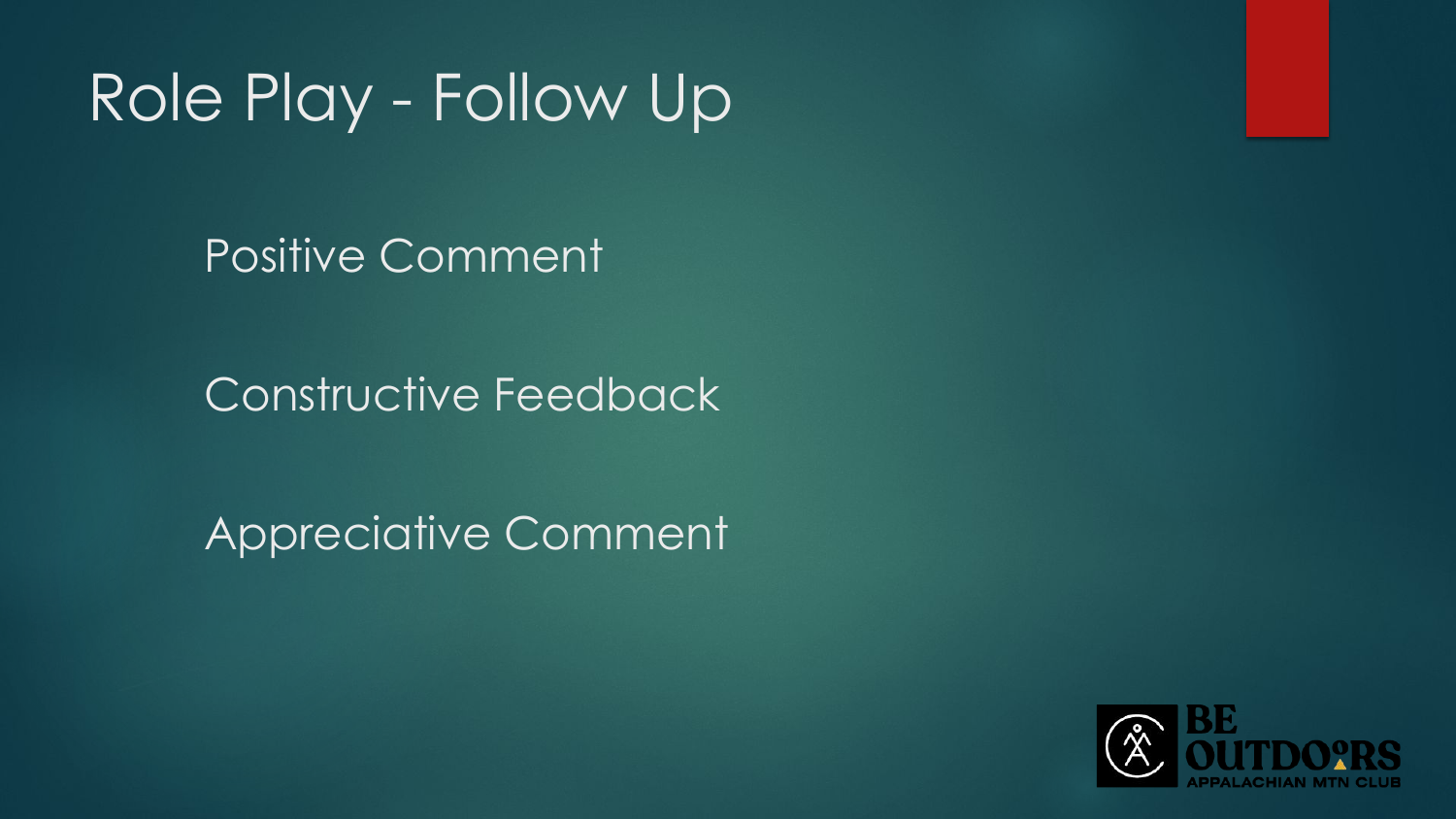# Non-Compliance/Refusal

"I will maintain appropriate social distancing and follow the guidance of the Activity Leader." (Waiver)

"If you can't or don't want to follow this protocol correctly. I am going to have to ask you to leave this group." (COVID-19 Video)

Contact AMC Risk Management and Leadership leadership@outdoors.org